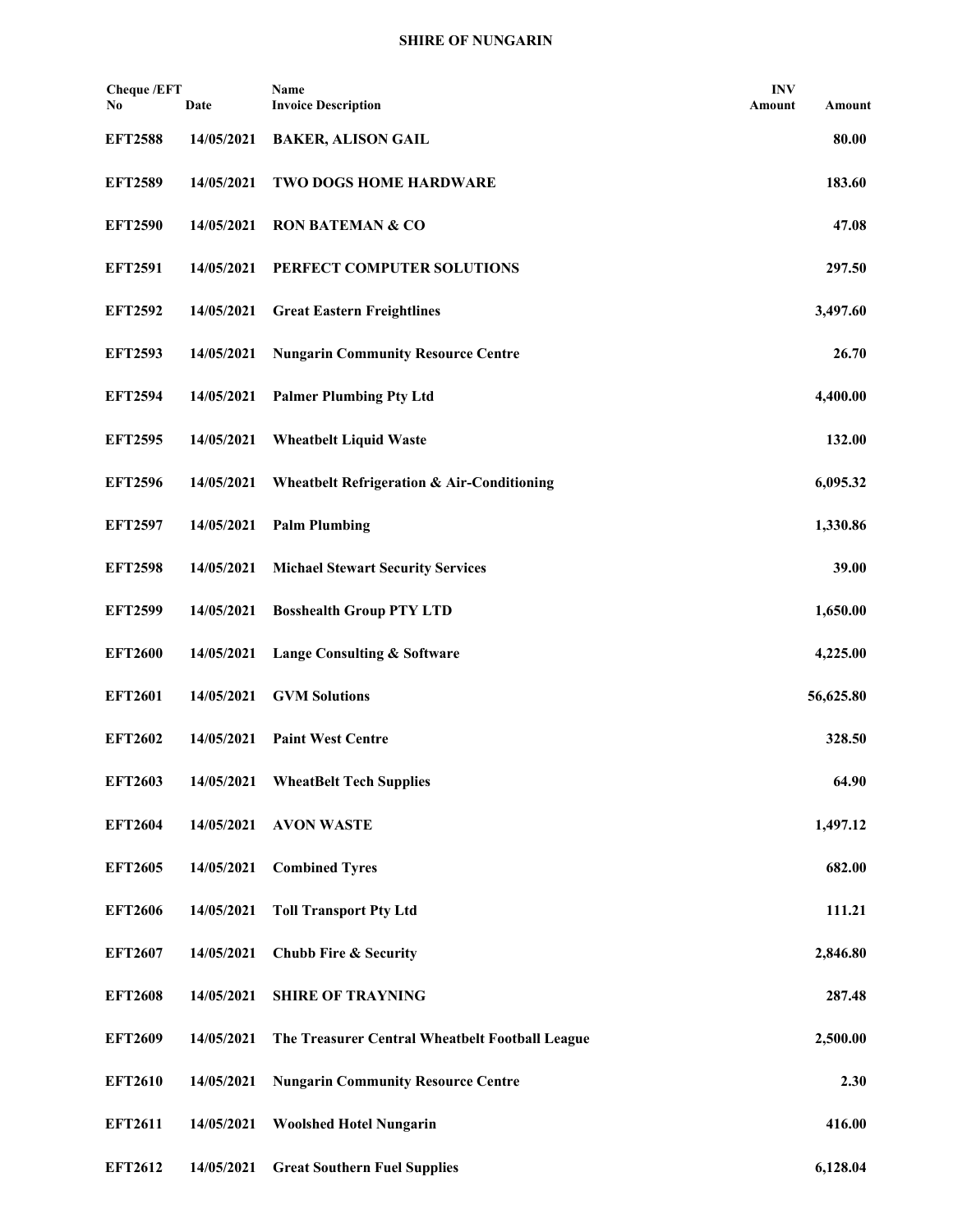## **SHIRE OF NUNGARIN**

| Cheque /EFT<br>No | Date       | Name<br><b>Invoice Description</b>                           | <b>INV</b><br>Amount | Amount    |
|-------------------|------------|--------------------------------------------------------------|----------------------|-----------|
| <b>EFT2612</b>    | 14/05/2021 | <b>Great Southern Fuel Supplies</b>                          |                      | 6,128.04  |
| <b>EFT2613</b>    | 14/05/2021 | <b>MARKETFORCE LIMITED</b>                                   |                      | 122.12    |
| <b>EFT2614</b>    | 14/05/2021 | <b>Wheatbelt Liquid Waste</b>                                |                      | 1,210.00  |
| <b>EFT2615</b>    | 14/05/2021 | <b>McLeods Barristers and Solicitors</b>                     |                      | 1,266.51  |
| <b>EFT2616</b>    | 14/05/2021 | Michelle and Joseph Alvaro                                   |                      | 3,395.03  |
| <b>EFT2617</b>    | 14/05/2021 | <b>Fine Line Farming</b>                                     |                      | 4,089.30  |
| <b>EFT2618</b>    | 14/05/2021 | <b>Cameron Large</b>                                         |                      | 220.00    |
| <b>EFT2619</b>    | 25/05/2021 | <b>Leonard Long</b>                                          |                      | 839.28    |
| <b>EFT2620</b>    | 25/05/2021 | <b>Toll Transport Pty Ltd</b>                                |                      | 10.73     |
| <b>EFT2621</b>    | 25/05/2021 | <b>TWO DOGS HOME HARDWARE</b>                                |                      | 55.14     |
| <b>EFT2622</b>    | 25/05/2021 | <b>RON BATEMAN &amp; CO</b>                                  |                      | 60.76     |
| <b>EFT2623</b>    | 25/05/2021 | <b>Hersey's Safety</b>                                       |                      | 6,361.26  |
| <b>EFT2624</b>    | 25/05/2021 | <b>WESTRAC EQUIPMENT</b>                                     |                      | 567.69    |
| <b>EFT2625</b>    | 25/05/2021 | PERFECT COMPUTER SOLUTIONS                                   |                      | 1,700.00  |
| <b>EFT2626</b>    | 25/05/2021 | <b>LOCAL GOVERNMENT PROFESSIONALS</b><br><b>AUSTRALIA WA</b> |                      | 305.00    |
| <b>EFT2627</b>    | 25/05/2021 | AIT SPECIALISTS PTY LTD                                      |                      | 70.07     |
| <b>EFT2628</b>    | 25/05/2021 | <b>SLATER-GARTRELL SPORTS</b>                                |                      | 253.00    |
| <b>EFT2629</b>    | 25/05/2021 | <b>Woolshed Hotel Nungarin</b>                               |                      | 559.00    |
| <b>EFT2630</b>    | 25/05/2021 | <b>Wheatbelt Office &amp; Business Machines</b>              |                      | 239.93    |
| <b>EFT2631</b>    | 25/05/2021 | <b>Walker Electrical Contractors</b>                         |                      | 2,581.16  |
| <b>EFT2632</b>    | 25/05/2021 | <b>Palm Plumbing</b>                                         |                      | 236.54    |
| <b>EFT2633</b>    | 25/05/2021 | <b>Office Of The Auditor General</b>                         |                      | 42,350.00 |
| <b>EFT2634</b>    | 25/05/2021 | <b>Beryl Harmer</b>                                          |                      | 320.00    |
| <b>EFT2635</b>    | 25/05/2021 | <b>Midland Totally Workwear</b>                              |                      | 861.17    |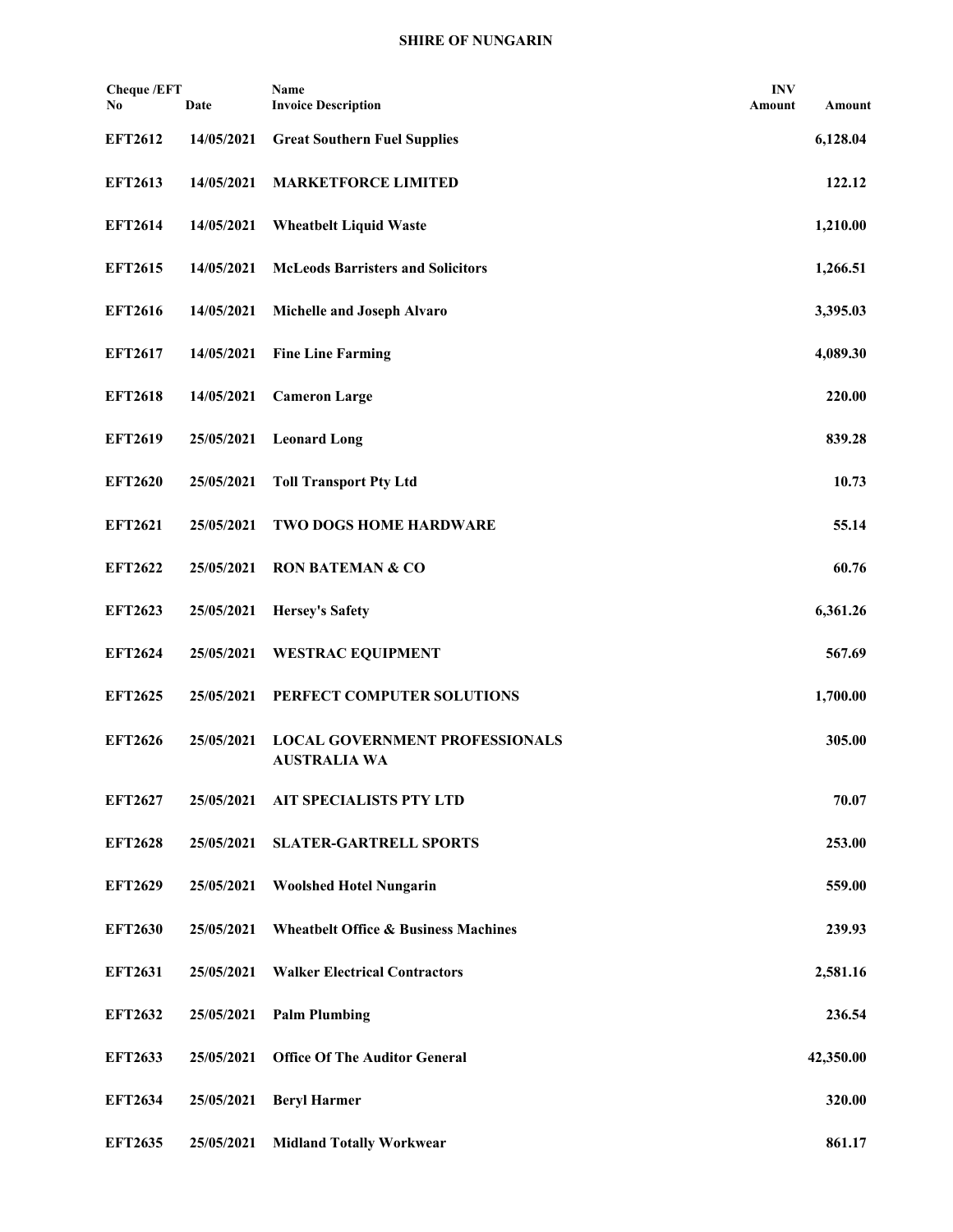| <b>Cheque /EFT</b>    |                    | Name                                               | <b>INV</b> |                     |
|-----------------------|--------------------|----------------------------------------------------|------------|---------------------|
| No.<br><b>EFT2636</b> | Date<br>25/05/2021 | <b>Invoice Description</b><br><b>GVM Solutions</b> | Amount     | Amount<br>28,832.00 |
| <b>EFT2636</b>        | 25/05/2021         | <b>GVM Solutions</b>                               |            | 28,832.00           |
| <b>EFT2637</b>        | 25/05/2021         | <b>Fitz Gerald Strategies</b>                      |            | 586.30              |
| <b>EFT2638</b>        | 25/05/2021         | <b>Adam Jason Eksanow</b>                          |            | 100.00              |
| <b>EFT2639</b>        | 25/05/2021         | <b>Airborne IT</b>                                 |            | 1,312.85            |
| <b>EFT2640</b>        | 26/05/2021         | NUNGARIN PANTHERS NETBALL CLUB                     |            | 5,000.00            |
| <b>EFT2641</b>        | 26/05/2021         | <b>TOWNS PANTHERS HOCKEY CLUB</b>                  |            | 3,000.00            |
| <b>EFT2642</b>        | 31/05/2021         | <b>BOC GASES</b>                                   |            | 29.46               |
| <b>EFT2643</b>        | 31/05/2021         | <b>Toll Transport Pty Ltd</b>                      |            | 17.33               |
| <b>EFT2644</b>        | 31/05/2021         | <b>Hersey's Safety</b>                             |            | 796.35              |
| <b>EFT2645</b>        | 31/05/2021         | <b>WESTRAC EQUIPMENT</b>                           |            | 588.23              |
| <b>EFT2646</b>        | 31/05/2021         | PERFECT COMPUTER SOLUTIONS                         |            | 85.00               |
| <b>EFT2647</b>        | 31/05/2021         | <b>OFFICE WORKS DIRECT</b>                         |            | 202.89              |
| <b>EFT2648</b>        | 31/05/2021         | <b>LANDGATE</b>                                    |            | 264.10              |
| <b>EFT2649</b>        | 31/05/2021         | <b>Nungarin Community Resource Centre</b>          |            | 129.95              |
| <b>EFT2650</b>        | 31/05/2021         | LgisWa                                             |            | 1,458.45            |
| <b>EFT2651</b>        | 31/05/2021         | <b>GVM Solutions</b>                               |            | 32,170.16           |
| <b>EFT2652</b>        | 31/05/2021         | <b>Cameron Large</b>                               |            | 99.00               |
| 16834                 | 14/05/2021         | <b>SYNERGY</b>                                     |            | 1,207.41            |
| 16835                 | 14/05/2021         | <b>WATER CORPORATION</b>                           |            | 88.36               |
| 16836                 | 25/05/2021         | <b>SHIRE OF NUNGARIN</b>                           |            | 386.10              |
| 16837                 | 25/05/2021         | <b>SYNERGY</b>                                     |            | 982.23              |
| 16838                 | 31/05/2021         | <b>SHIRE OF NUNGARIN</b>                           |            | 2,300.90            |
| 16839                 | 31/05/2021         | <b>WATER CORPORATION</b>                           |            | 7,228.68            |
| DD8124.1              | 12/05/2021         | <b>Aware Super</b>                                 |            | 2,357.82            |